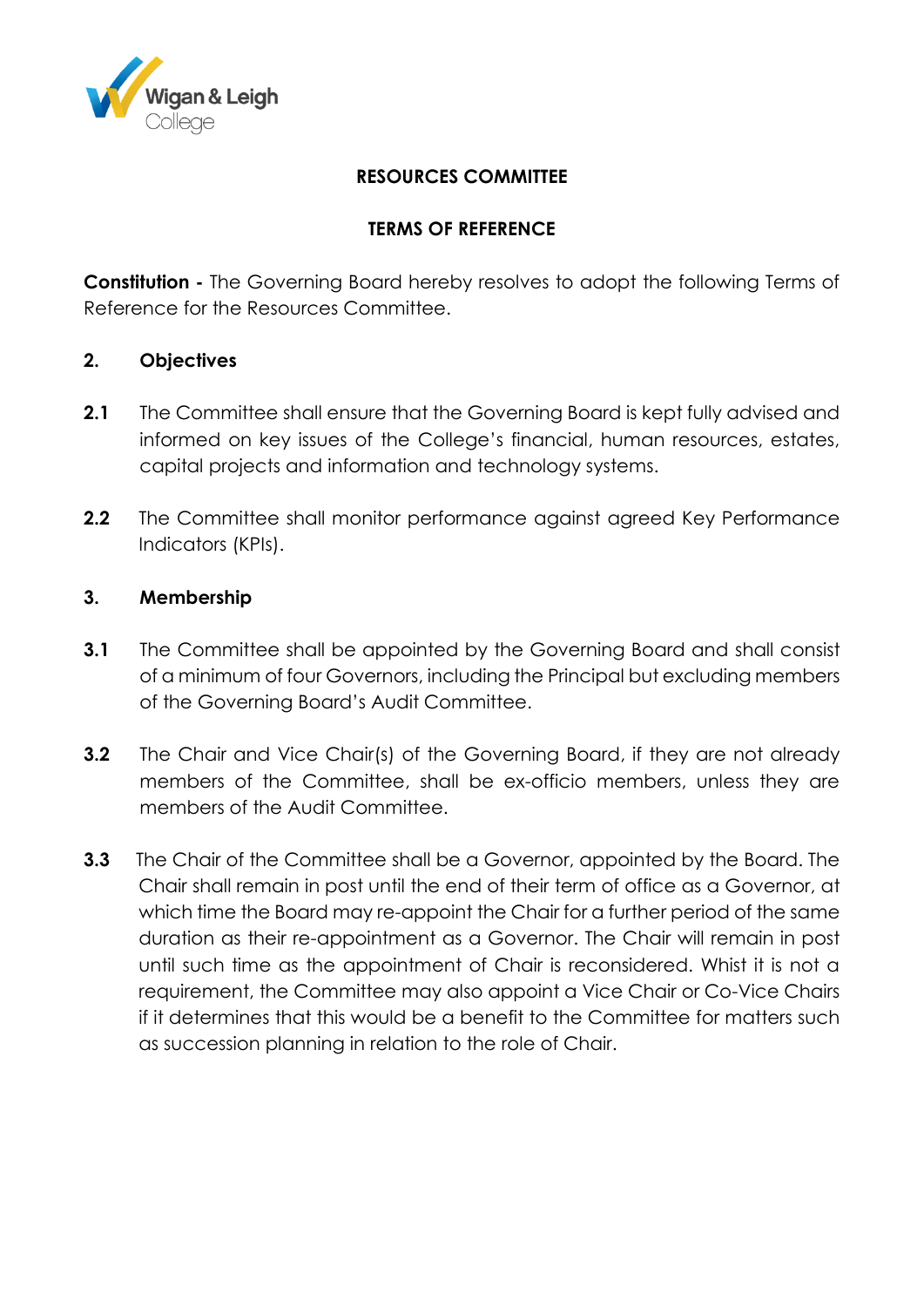

**(1)** The terms of office of members of the Committee shall be the remainder of their term of office as a member of the Governing Board. Re-appointment to the Governing Board shall also constitute re-appointment to the Committee unless the Governing Board determines otherwise. Co-opted members may be appointed for a period of up to four years.

## **4. Quorum**

**4.1** A quorum shall be three members.

## **5. Attendance at meetings**

- **5.1** The Senior Managers who are responsible to the Principal for the control of all the financial, human resources, estates and capital projects, information and technology systems within the College shall normally attend meetings at the invitation of the Committee, but need only attend for those agenda items relevant to their areas of responsibility, and the Committee shall have the authority to invite such other persons to attend meetings as may be desirable and necessary.
- **5.2** The Clerk to the Governing Body shall be Clerk to the Committee.

### **6. Frequency of meetings**

**6.1** Meetings shall be held not less than three times a year.

# **7. Authority**

- **7.1** The Committee is authorised by the Governing Board to seek any information it requires from any employee of the College and employees of the College are directed to co-operate with any request made by the Committee.
- **7.2** The Committee is authorised by the Governing Board to obtain outside legal or other independent professional advice for its deliberations up to a limit of £10,000 per annum and to secure the attendance of advisors with the relevant experience and expertise if it considers this necessary.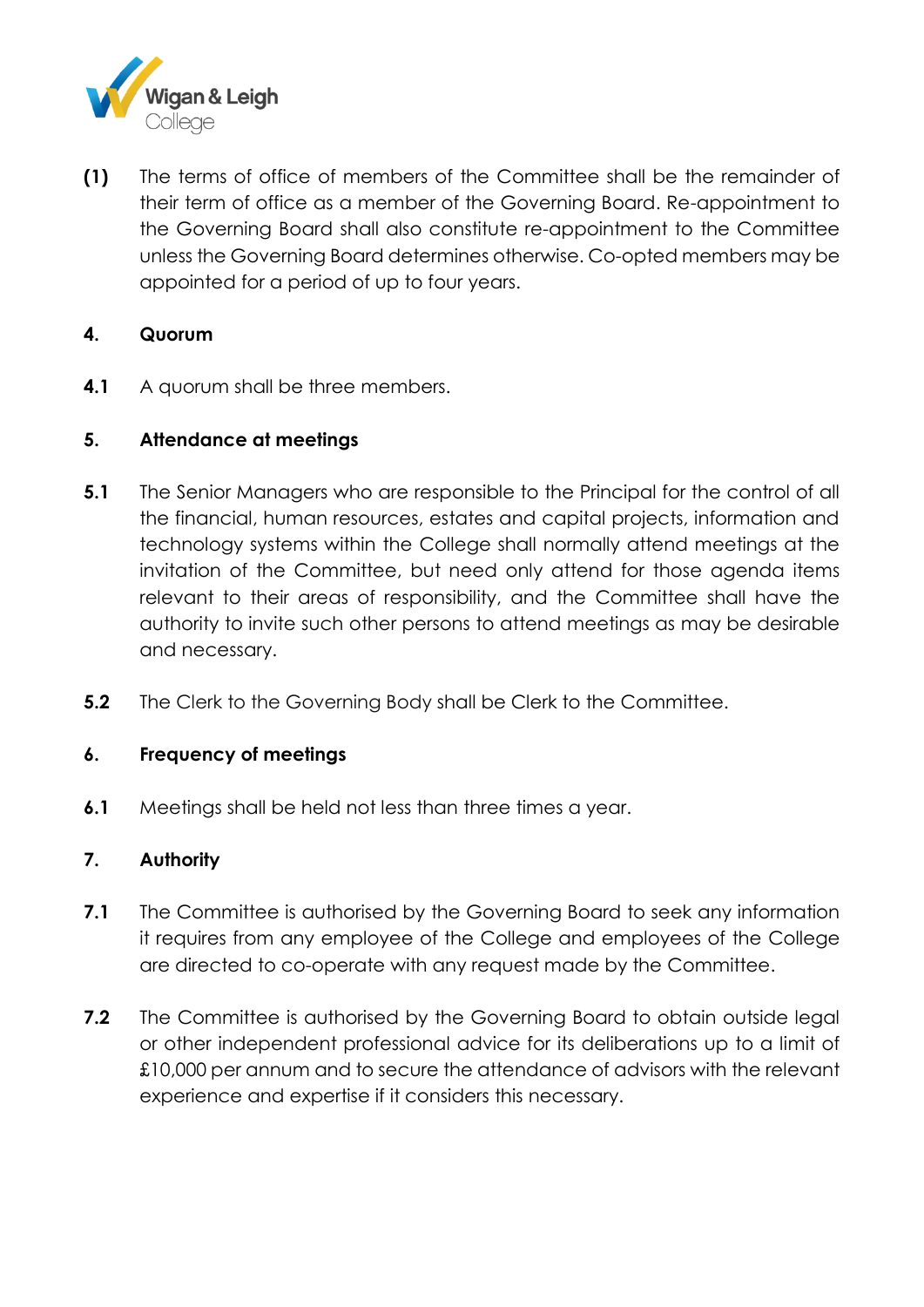

#### **8. Responsibilities**

The responsibilities of the Committee shall be to advise the Governing Board in relation to its prime role of monitoring the use of college resources.

### **8.1 Strategic Responsibilities**

- $\triangleright$  To provide advice to the Governing Board and make appropriate recommendations in relation to strategic objectives and KPIs for resources matters.
- $\triangleright$  To monitor and review progress towards the strategic objectives for resources, including matters relating to finance, human resources and estates; and
- $\triangleright$  To monitor performance against agreed KPIs.

### **8.2 Specific Duties**

#### **Finance**

- (1) To assist the Governing Board in securing the efficient, economical and effective management of all the institution's resources and expenditure, capital assets and equipment, and staff, so that the investment of public funds in the institution is not put at risk;
- (2) To assist the Governing Board in ensuring that the requirements of the Financial Memorandum to maintain financial solvency are fulfilled;
- (3) To receive, review and recommend for formal approval by the Governing Board the College's three-year financial forecasts on an annual basis and to approve the College's Management Accounts on a termly basis;
- (4) To receive, review and approve the College's financial regulations;
- (5) To periodically review agenda items for consideration at each meeting of the Committee;
- (6) To receive reports upon and monitor the operation of the College's budget;
- (7) To approve adjustments between areas of the budget within control of the Governing Board;
- (8) To approve franchise arrangements on behalf of the Governing Board; to receive reports and to monitor the target performance of college partners and any off-site franchise activity;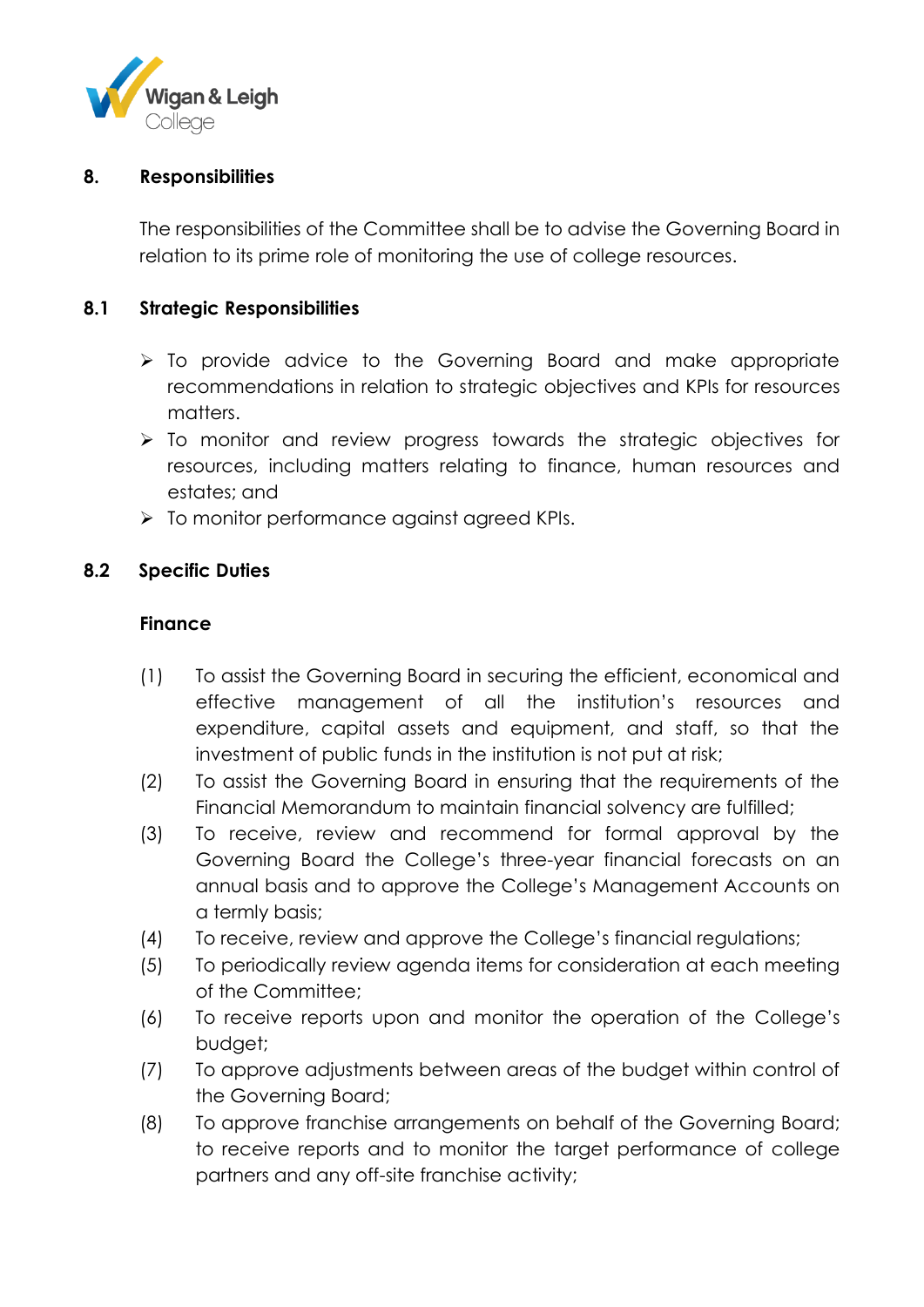

- (9) To approve matters relating to borrowing and investment including cash balances;
- (10) To receive reports relating to cash management, banking and insurance arrangements; and
- (11) To receive and recommend for formal approval by the Governing Board, the annual estimates of income and expenditure and the Students' Union's annual accounts and estimates of income and expenditure (if applicable).

### **Human Resources**

- (1) To monitor the College's staff establishments and to consider revisions where appropriate;
- (2) To ensure that the managers of the college operate within a framework of good employment relations;
- (3) To provide members of panels, from time to time, for matters arising from the discipline, grievance and disputes procedures; and
- (4) To consider policies and strategies related to human resources and staff development and to monitor the implementation and management of these policies.

### **Estates**

- (1) To assist the Governing Board in the development of its Property Strategy and provide advice on project review issues as the Governing Board may request from time to time; and
- (2) To consider policies and strategies related to health, safety and sustainability and to monitor the implementation and management of these policies.

### **Information and Technology Systems**

- (1) To monitor the development and implementation of policies to enable access to outstanding technology support for the curriculum and business support areas of the College;
- (2) To oversee strategies for the development of technology rich learning environments for students of the College;
- (3) To oversee strategies for the use of centralised systems to positively impact on teaching and learning and business support processes; and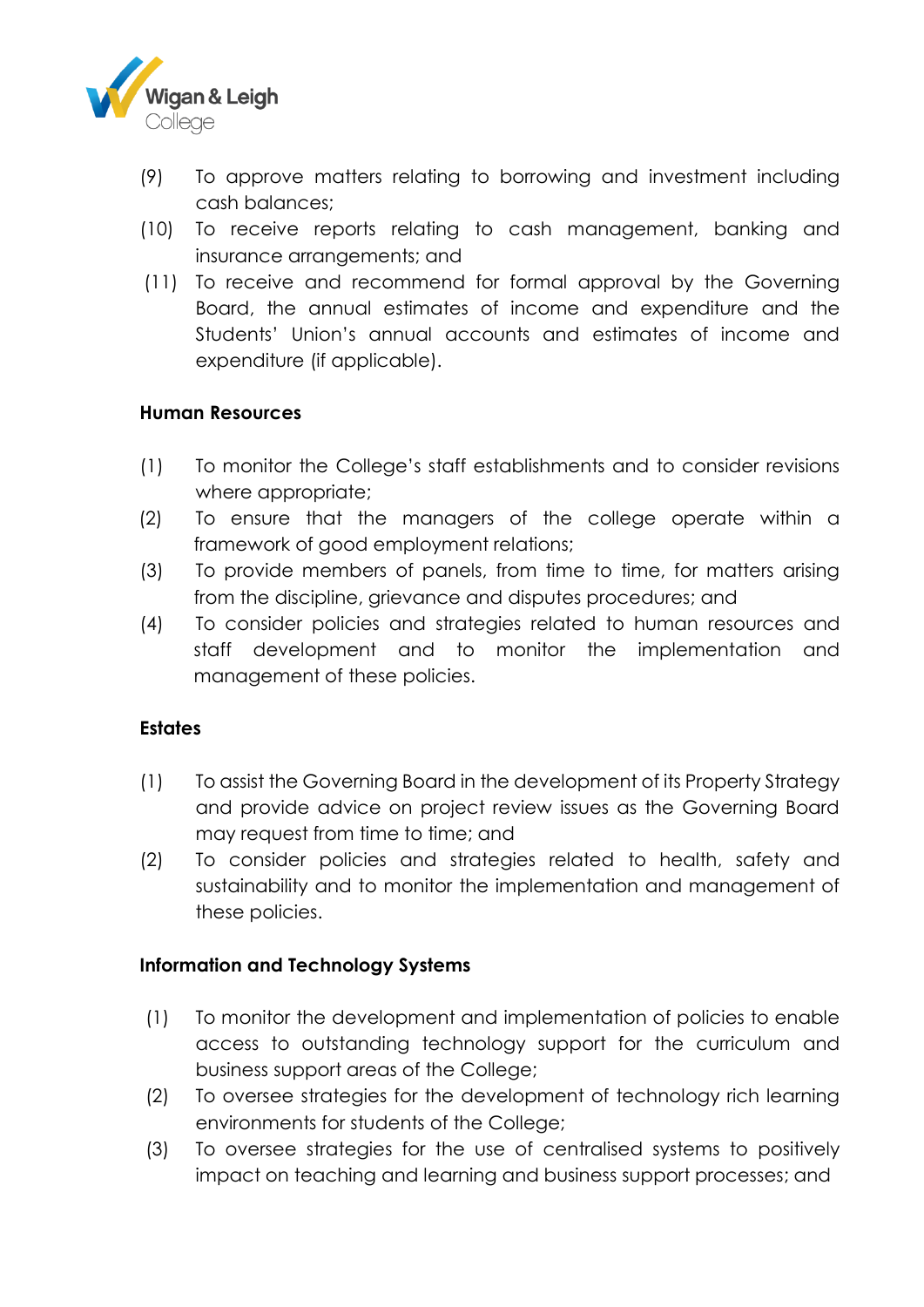

(4) To review the effectiveness of monitoring systems to support quality improvement, growth and efficiency.

## **Marketing**

(1) To oversee the strategies for the effective marketing of the College including branding and communications activity.

### **General Duties**

(1) To receive and advise the Governing Board on any relevant reports from external agencies and to provide advice on such resources issues as the Governing Board may request from time to time.

### **8. Reporting Procedures**

The Clerk shall circulate minutes of the meetings of the Committee to all Governing Board Members, except where precluded by specific resolutions.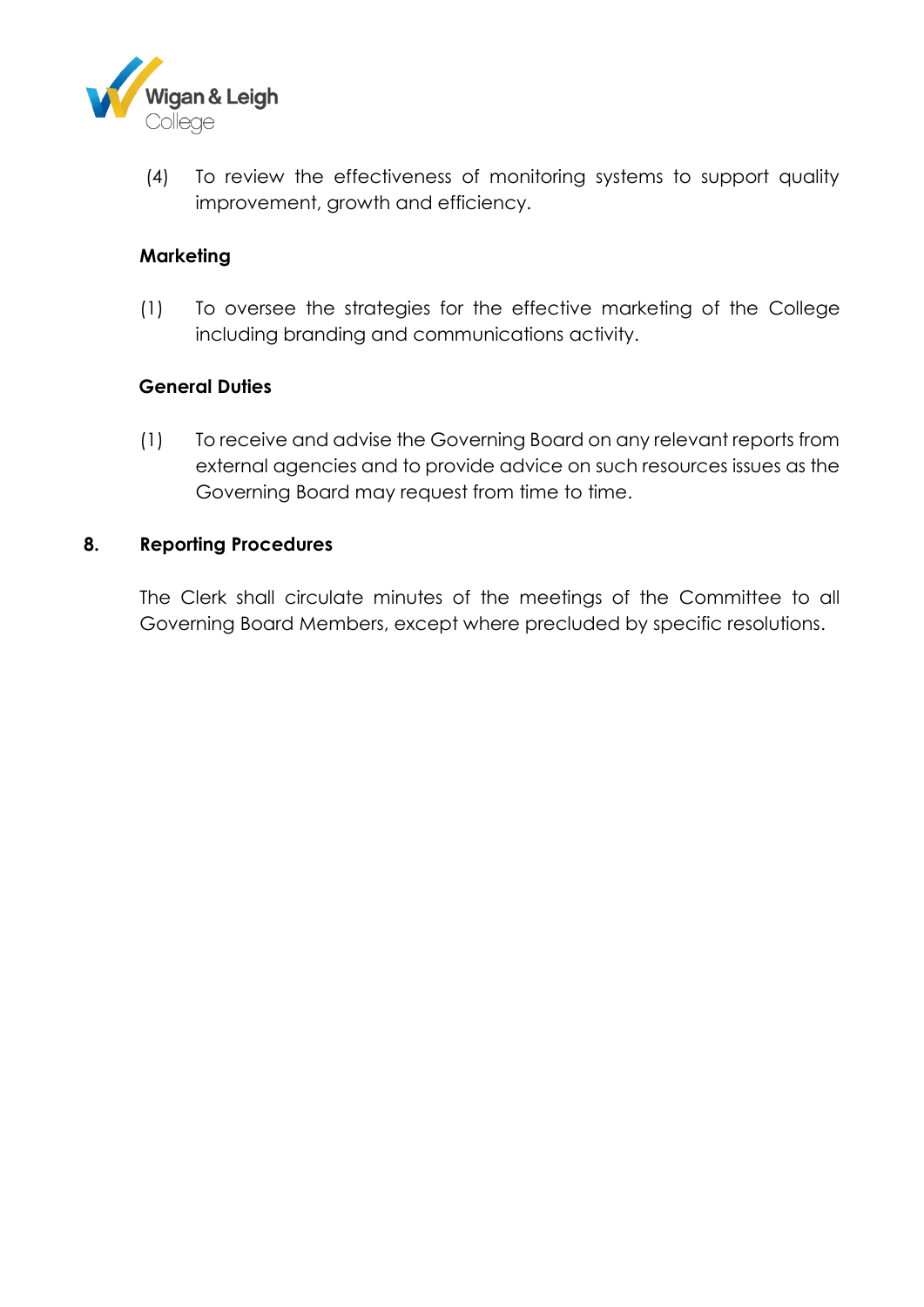

# **DELEGATIONS**

| Policy / decision                                                                                                                                                                                                                                                                                 | <b>Role of Committee</b> | <b>Board Approval</b><br>required |
|---------------------------------------------------------------------------------------------------------------------------------------------------------------------------------------------------------------------------------------------------------------------------------------------------|--------------------------|-----------------------------------|
| <b>Budget</b>                                                                                                                                                                                                                                                                                     | Review and<br>Recommend  | Yes                               |
| Committee Minutes                                                                                                                                                                                                                                                                                 | Approve                  | <b>No</b>                         |
| Committee Terms of Reference                                                                                                                                                                                                                                                                      | Review and<br>Recommend  | Yes                               |
| Estates update (annual)                                                                                                                                                                                                                                                                           | Review                   | <b>No</b>                         |
| Financial Plan (annual)                                                                                                                                                                                                                                                                           | Review and<br>Recommend  | Yes                               |
| Financial<br><i>(includes</i><br>Regulations<br>delegations for financial approvals,<br>Public Interest Disclosure Act provision,<br>Fraud Response Plan, Procurement<br>Policy, Treasury Management Policy,<br>Anti-bribery policy stamen and Criminal<br>Facilitation of Tax Evasion Statement) | Review                   | <b>No</b>                         |
| Health and Safety Report (annual)                                                                                                                                                                                                                                                                 | Review and<br>Recommend  | Yes                               |